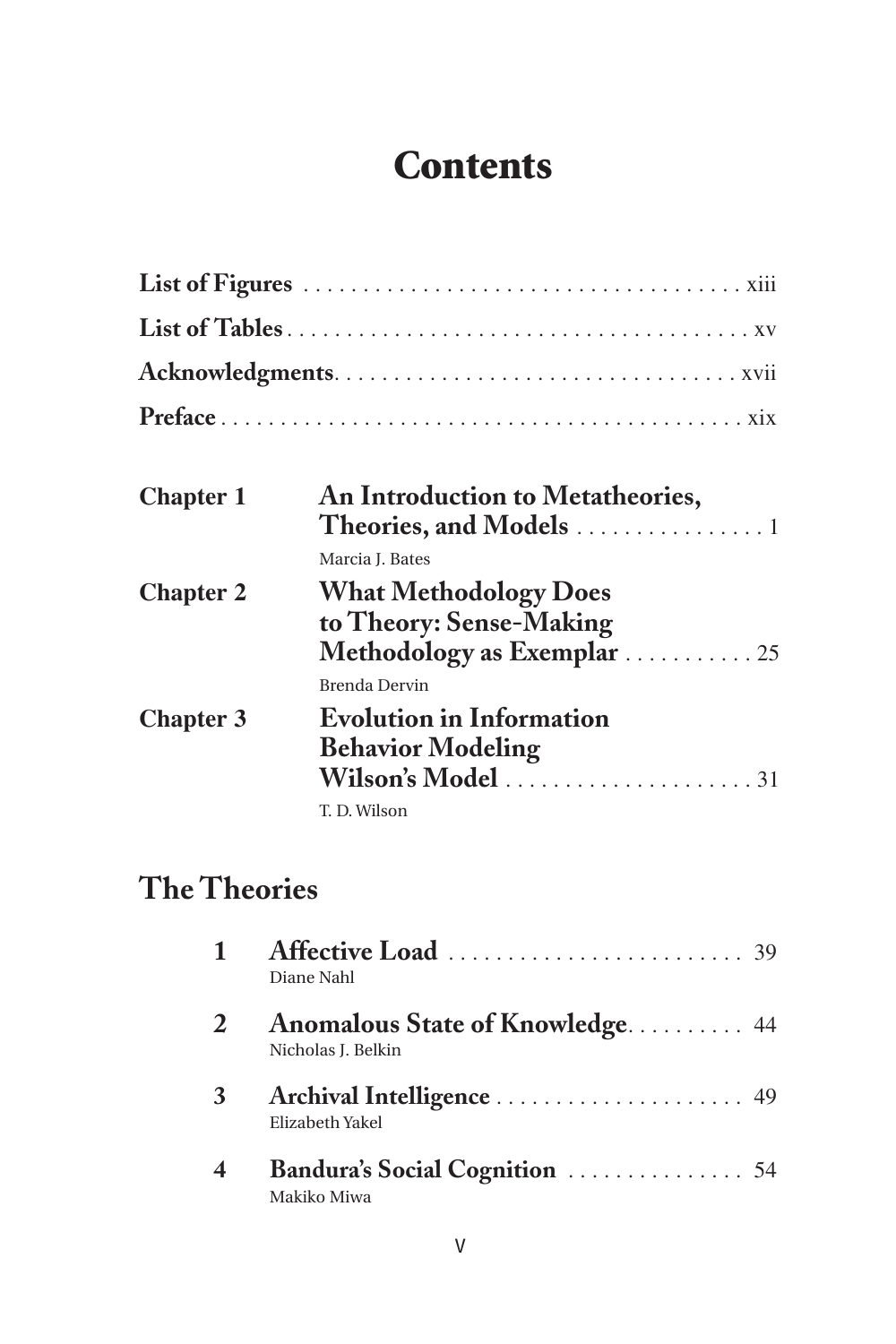| 5  | Marcia J. Bates                                                                       |
|----|---------------------------------------------------------------------------------------|
| 6  | <b>Big6 Skills for</b><br>Carrie A. Lowe and Michael B. Eisenberg                     |
| 7  | Shan-Ju L. Chang                                                                      |
| 8  | Chatman's Information Poverty 75<br>Julie Hersberger                                  |
| 9  | Chatman's Life in the Round  79<br>Crystal Fulton                                     |
| 10 | Soo Young Rieh                                                                        |
| 11 | Cognitive Work Analysis  88<br>Raya Fidel and Annelise Mark Pejtersen                 |
| 12 | Collective Action Dilemma  94<br>Marc Smith and Howard T. Welser                      |
| 13 | Communicative Action 99<br>Gerald Benoît                                              |
| 14 | Communities of Practice 104<br><b>Elisabeth Davies</b>                                |
| 15 | <b>Cultural Models of Hall</b><br>Anita Komlodi                                       |
| 16 | Dervin's Sense-Making 113<br>Tonyia J. Tidline                                        |
| 17 | Diffusion Theory  118<br>Darian Lajoie-Paquette                                       |
| 18 | The Domain Analytic Approach<br>to Scholars' Information Practices 123<br>Sanna Talja |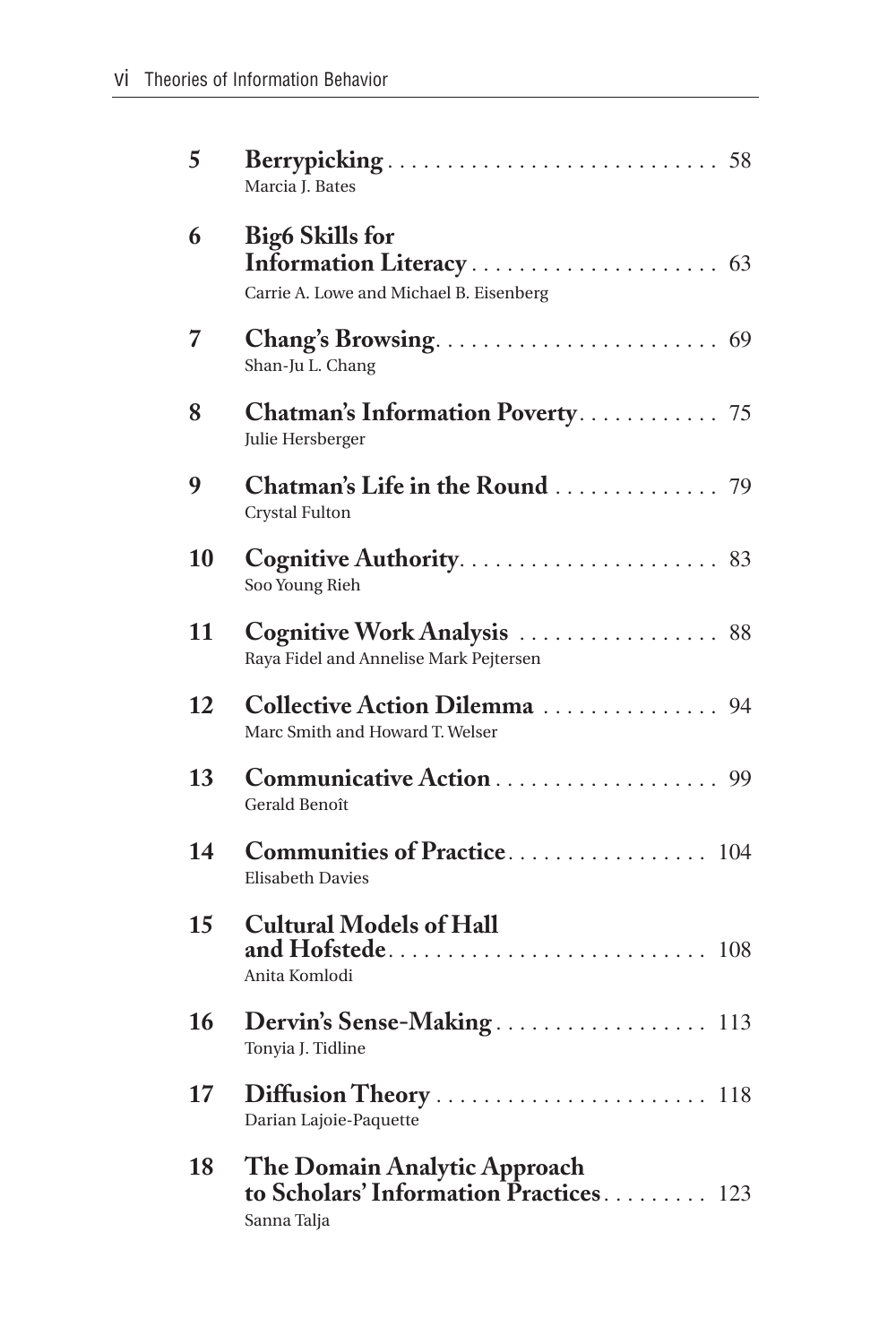| 19 | <b>Ecological Theory of Human</b><br>Information Behavior  128<br>Kirsty Williamson          |  |
|----|----------------------------------------------------------------------------------------------|--|
| 20 | <b>Elicitation as Micro-Level</b><br>Information Seeking  133<br>Mei-Mei Wu                  |  |
| 21 | Ellis's Model of Information-<br>Seeking Behavior  138<br>David Ellis                        |  |
| 22 | Everyday Life Information Seeking 143<br>Reijo Savolainen                                    |  |
| 23 | Lorri Mon                                                                                    |  |
| 24 | <b>Charles Naumer</b>                                                                        |  |
| 25 | <b>General Model of the Information</b><br>Seeking of Professionals  158<br>Gloria J. Leckie |  |
| 26 | Melissa Gross                                                                                |  |
| 27 | <b>Information Acquiring-</b><br>Kevin Rioux                                                 |  |
| 28 | Information Activities in Work Tasks 174<br>Katriina Byström                                 |  |
| 29 | Information Encountering  179<br>Sanda Erdelez                                               |  |
| 30 | Information Grounds  185<br>Karen E. Fisher                                                  |  |
| 31 | Information Horizons 191<br>Diane H. Sonnenwald                                              |  |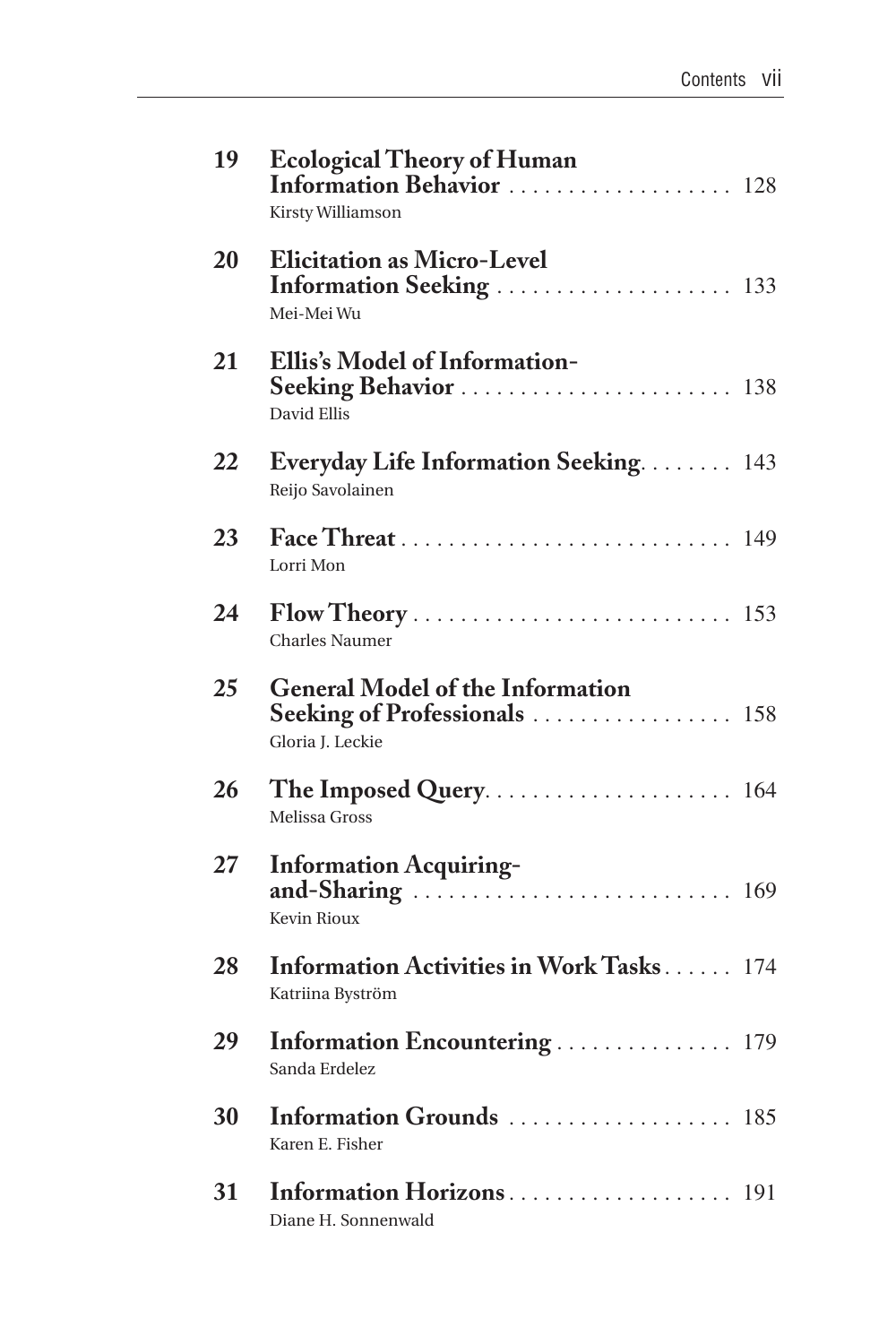| 32 | Ross J. Todd                                                                                                                    |
|----|---------------------------------------------------------------------------------------------------------------------------------|
| 33 | Information Interchange 204<br>Rita Marcella and Graeme Baxter                                                                  |
| 34 | Institutional Ethnography  210<br><b>Roz Stooke</b>                                                                             |
| 35 | <b>Integrative Framework for</b><br><b>Information Seeking and Interactive</b><br>Information Retrieval  215<br>Peter Ingwersen |
| 36 | Interpretative Repertoires 221<br>Pamela J. McKenzie                                                                            |
| 37 | Krikelas's Model of<br>Information Seeking  225<br>Jean Henefer and Crystal Fulton                                              |
| 38 | Kuhlthau's Information<br>Carol Collier Kuhlthau                                                                                |
| 39 | Library Anxiety 235<br>Patricia Katopol                                                                                         |
| 40 | Monitoring and Blunting  239<br>Lynda M. Baker                                                                                  |
| 41 | <b>Motivational Factors for</b><br>Interface Design 242<br>Carolyn Watters and Jack Duffy                                       |
| 42 | Network Gatekeeping  247<br>Karine Barzilai-Nahon                                                                               |
| 43 | Nonlinear Information Seeking 254<br>Allen Foster                                                                               |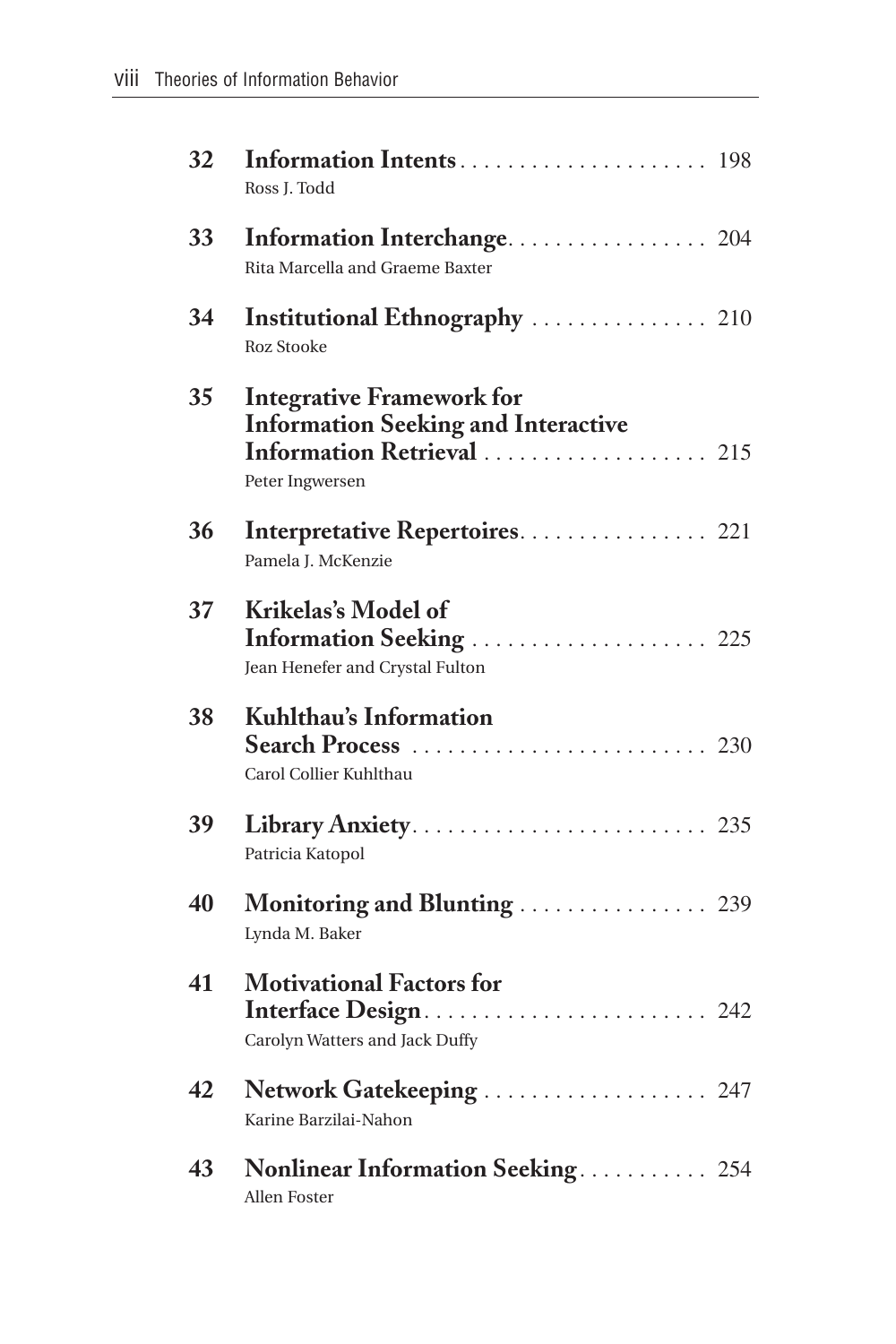| 44 | JoAnn Jacoby                                                                                                                      |
|----|-----------------------------------------------------------------------------------------------------------------------------------|
| 45 | <b>Organizational Sense Making</b><br>and Information Use $\ldots \ldots \ldots \ldots \ldots \ldots$ 265<br>Anu MacIntosh-Murray |
| 46 | <b>Harry Bruce</b>                                                                                                                |
| 47 | Perspectives on the Tasks in<br>which Information Behaviors<br>Are Embedded  275<br>Barbara M. Wildemuth and Anthony Hughes       |
| 48 | Louise Limberg                                                                                                                    |
| 49 | Practice of Everyday Life. 284<br>Paulette Rothbauer                                                                              |
| 50 | Principle of Least Effort  289<br>Donald O. Case                                                                                  |
| 51 | <b>Professions and Occupational</b><br>Olof Sundin and Jenny Hedman                                                               |
| 52 | Eliza T. Dresang                                                                                                                  |
| 53 | Reader Response Theory  303<br><b>Catherine Sheldrick Ross</b>                                                                    |
| 54 | <b>Rounding and Dissonant Grounds </b> 308<br>Paul Solomon                                                                        |
| 55 | <b>Jenna Hartel</b>                                                                                                               |
| 56 | <b>Small-World Network Exploration </b> 318<br>Lennart Björneborn                                                                 |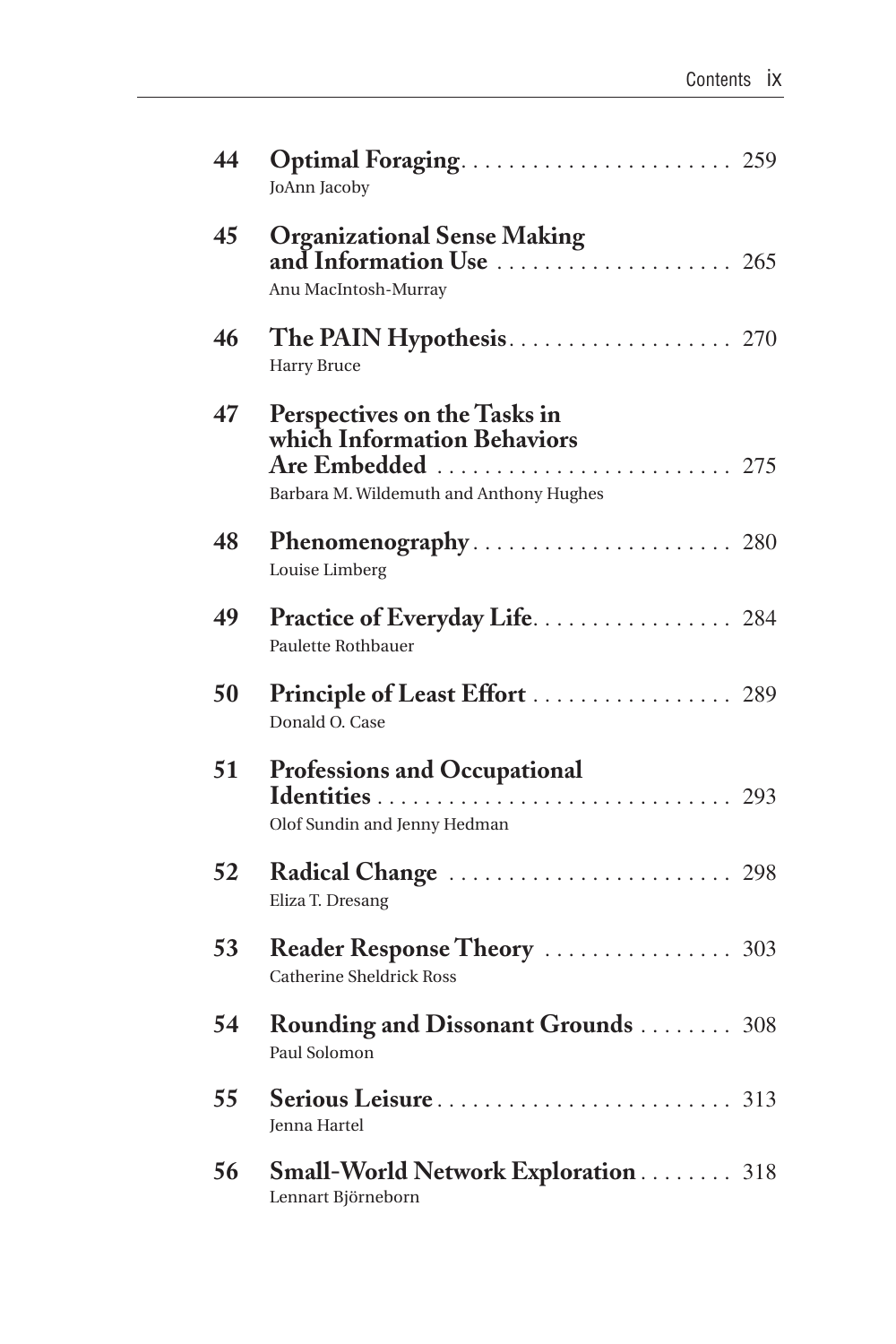| 57 | Nan Lin's Theory of Social Capital  323<br>Catherine A. Johnson                                           |
|----|-----------------------------------------------------------------------------------------------------------|
| 58 | The Social Constructionist Viewpoint<br>Kimmo Tuominen, Sanna Talja, and Reijo Savolainen                 |
| 59 | Lisa M. Given                                                                                             |
| 60 | The Socio-Cognitive Theory of<br><b>Users Situated in Specific Contexts</b><br>Birger Hjørland            |
| 61 | Strength of Weak Ties 344<br>Christopher M. Dixon                                                         |
| 62 | Symbolic Violence  349<br>Steven Joyce                                                                    |
| 63 | <b>Taylor's Information Use</b><br>Ruth A. Palmquist                                                      |
| 64 | Taylor's Question-Negotiation  358<br>Phillip M. Edwards                                                  |
| 65 | <b>Transtheoretical Model of the</b><br>Health Behavior Change 363<br>C. Nadine Wathen and Roma M. Harris |
| 66 | Value Sensitive Design  368<br>Batya Friedman and Nathan G. Freier                                        |
| 67 | <b>Vygotsky's Zone of Proximal</b><br>Lynne (E. F.) McKechnie                                             |
| 68 | <b>Web Information Behaviors of</b><br>Organizational Workers  377<br><b>Brian Detlor</b>                 |
| 69 | Willingness to Return 382<br>Tammara Combs Turner and Joan C. Durrance                                    |